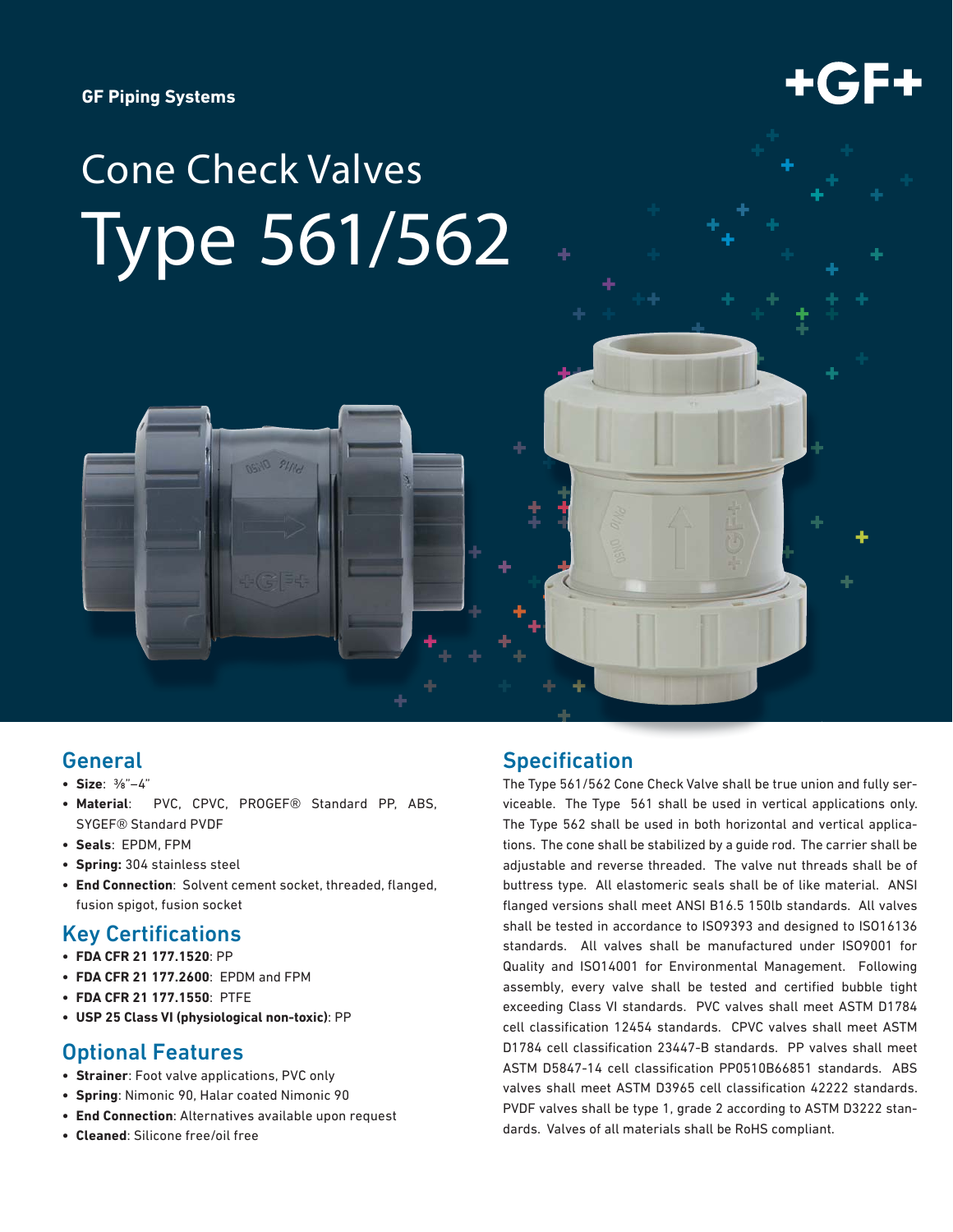# **Components**



## Key Design Features

The Type 561/562 Cone Check Valves are designed to optimize the flow path through the valve. The streamlined cone decreases resistance and significantly improves Cv when compared to traditional ball check valves. The internal geometry of the valve body features smooth transitions and radii, the contour is designed to direct media around the cone in order decrease pressure loss.



# System Conditions **Technical Data**

The following information is based on water applications at 68º F

#### **Valve Components**

| Part | <b>Description</b> | <b>Material</b>                               |
|------|--------------------|-----------------------------------------------|
|      | Valve nut          | PVC, CPVC, PP, ABS or PVDF                    |
|      |                    | Valve end PVC, CPVC, PP, PPn, ABS, PE or PVDF |
|      | Face seal          | FPDM or FPM                                   |
|      | Carrier            | PVC, CPVC, PP, ABS or PVDF                    |
| 5    | Cone seal          | FPDM or FPM                                   |
|      | Backup ring        | PVC. CPVC, PP, ABS or PVDF                    |
|      | Cone               | PVC. CPVC, PP-TV20, ABS or PVDF               |
|      | Spring             | 304 Stainless steel                           |
| ດ    | Valve bodv         | PVC. CPVC, PP, ABS or PVDF                    |



The Type 562 Cone Check Valves are designed for both vertical and horizontal applications. A spring is seated between the cone and the guide to allow the valve to properly seal in applications where a traditional ball check valve would not.

The cone is stabilized by a guide rod, which maintains a cone's position at full stroke, preventing rattling and decreasing the potential for damage.

| Size (inch)    | d (mm) | 561 Cracking (psi) | 562 Cracking (psi) | 561 Sealing (psi) | 562 Sealing (psi) | <b>Full Stroke (gpm)</b> |
|----------------|--------|--------------------|--------------------|-------------------|-------------------|--------------------------|
| $\frac{3}{8}$  | 16     | 0.04               | 0.41               | 2.9               | 1.45              | 2.11                     |
| $\frac{1}{2}$  | 20     | 0.04               | 0.41               | 2.9               | 1.45              | 2.38                     |
| $\frac{3}{4}$  | 25     | 0.04               | 0.44               | 2.9               | 1.45              | 3.43                     |
|                | 32     | 0.07               | 0.44               | 2.9               | 1.45              | 4.76                     |
| $1\frac{1}{4}$ | 40     | 0.07               | 0.51               | 2.9               | 1.45              | 9.25                     |
| $1\frac{1}{2}$ | 50     | 0.15               | 0.58               | 2.9               | 1.45              | 18.49                    |
|                | 63     | 0.29               | 0.73               | 2.9               | 1.45              | 26.42                    |
| $2\frac{1}{2}$ | 75     | 0.36               | 0.87               | 2.9               | 1.45              | 31.70                    |
| 3              | 90     | 0.44               | 0.87               | 2.9               | 1.45              | 44.91                    |
| 4              | 110    | 0.44               | 0.87               | 2.9               | 1.45              | 66.05                    |

Cracking pressure is amount of pressure on the inlet side of the valve required to unseat a closed valve and allow media to begin to pass through the valve. Sealing pressure is the amount of pressure on the outlet side of the valve required to seat an open valve and seal it so no media can pass through. The full stroke flowrate is the volume of media required to maintain the ideal position of the cone in order to optimize the valve's performance.

#### **Material Density (g/cm3 )** PVC 1.38 CPVC 1.50 PP-TV20 (PPh with 20% Talc) 1.05 ABS 1.03 PVDF 1.78 **Cone Density**

It is not recommended to use Type 561/562 Cone Check Valves in applications in which the media is of greater density than the cone. This will cause the cone to float, thus interfering with the valve's ability to seal properly. PP-TV20 cone used in PP valves.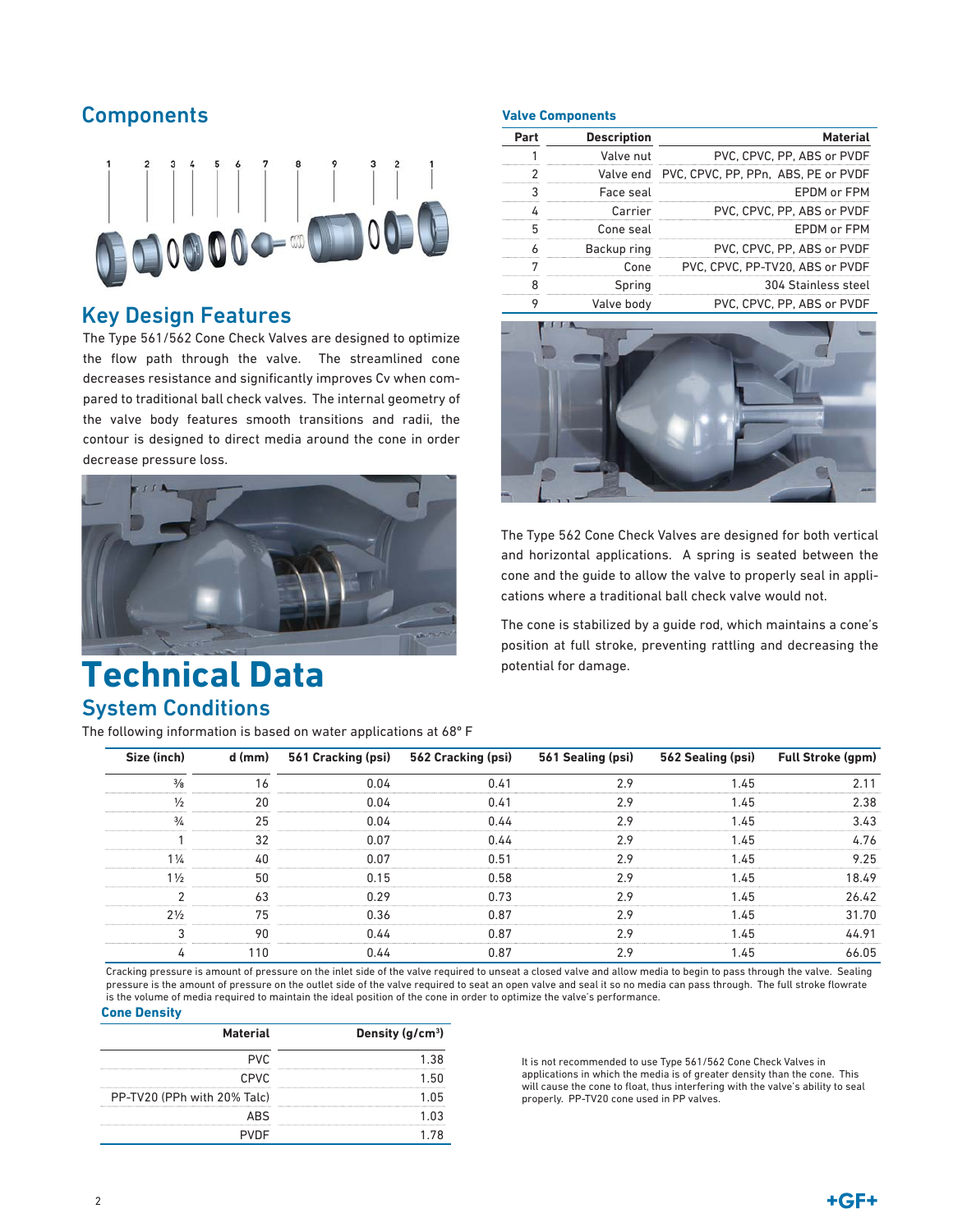# Pressure Temperature Curves

The following graphs are based on a 25 year lifetime water or similar media application



1¼ 40 59  $1\frac{1}{2}$  50 75 2 63 115 2½ 75 204 3 90 248 4 110 286



**ABS**

**165** 

**Pressure (psi)** 

Pressure

(psi)



**20 40 60 80 100 120 140 160 180** 

**Temperature (°F)** 

**Threaded/Flanged** 

**Socket**